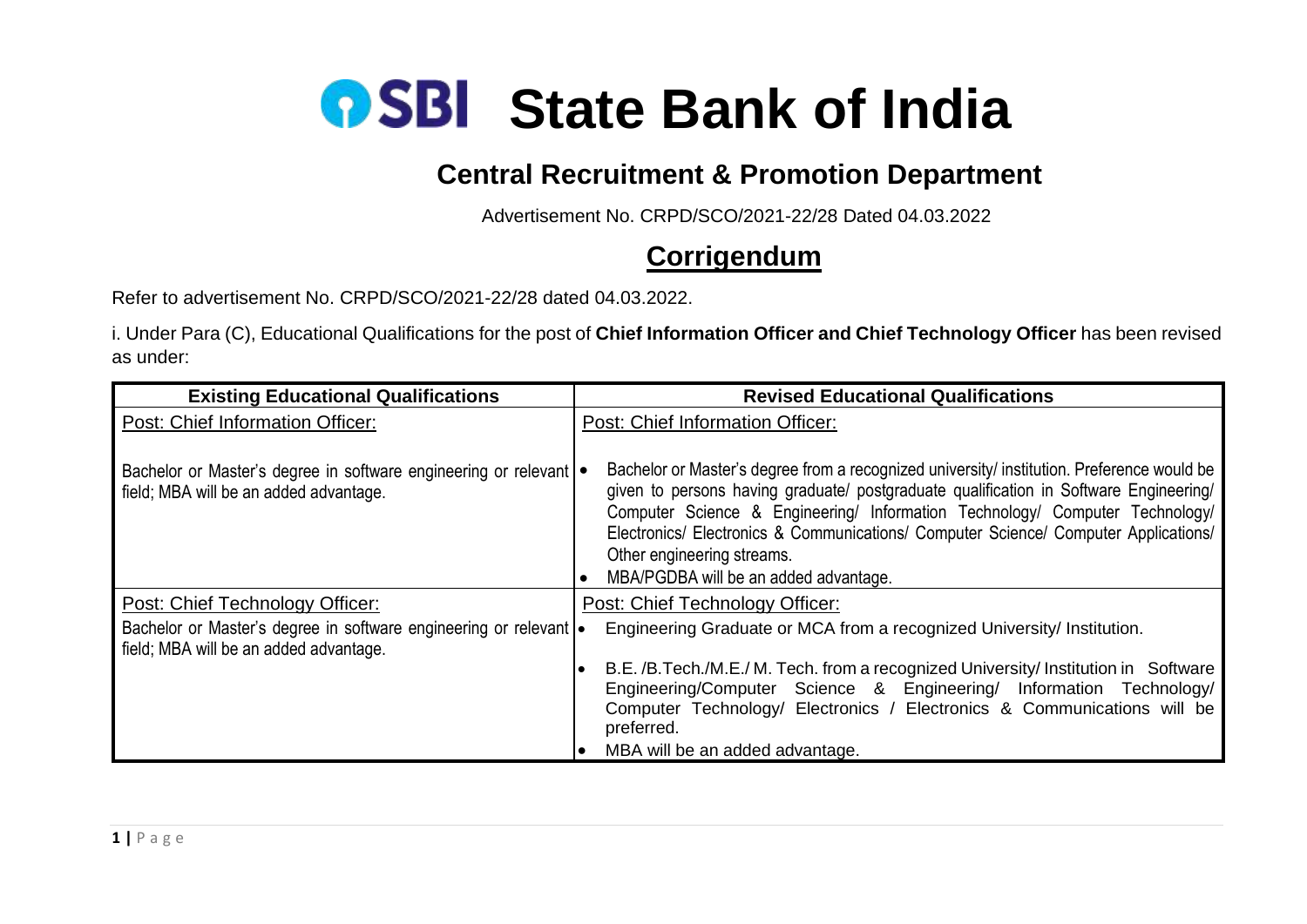ii. Under Para (D), Experience for the post of **Chief Information Officer** and **Chief Technology Officer** has been revised as under:

| <b>Existing Experience</b>                                                                                                                                                                                                                                                                                                                                                                                                                                                                                                                                                                                                                                                                                                                                                                                                                                                                                                                                                                                                                                                                                                                                                                                                                                                                                                                                                                                                                                                                                                                                         | <b>Revised Experience</b>                                                                                                                                                                                                                                                                                                                                                                                            |
|--------------------------------------------------------------------------------------------------------------------------------------------------------------------------------------------------------------------------------------------------------------------------------------------------------------------------------------------------------------------------------------------------------------------------------------------------------------------------------------------------------------------------------------------------------------------------------------------------------------------------------------------------------------------------------------------------------------------------------------------------------------------------------------------------------------------------------------------------------------------------------------------------------------------------------------------------------------------------------------------------------------------------------------------------------------------------------------------------------------------------------------------------------------------------------------------------------------------------------------------------------------------------------------------------------------------------------------------------------------------------------------------------------------------------------------------------------------------------------------------------------------------------------------------------------------------|----------------------------------------------------------------------------------------------------------------------------------------------------------------------------------------------------------------------------------------------------------------------------------------------------------------------------------------------------------------------------------------------------------------------|
| (Post Basic qualifications as on 01.01.2022)                                                                                                                                                                                                                                                                                                                                                                                                                                                                                                                                                                                                                                                                                                                                                                                                                                                                                                                                                                                                                                                                                                                                                                                                                                                                                                                                                                                                                                                                                                                       | (Post Basic qualifications as on 01.01.2022)                                                                                                                                                                                                                                                                                                                                                                         |
| Post: Chief Information Officer:                                                                                                                                                                                                                                                                                                                                                                                                                                                                                                                                                                                                                                                                                                                                                                                                                                                                                                                                                                                                                                                                                                                                                                                                                                                                                                                                                                                                                                                                                                                                   | Post: Chief Information Officer:                                                                                                                                                                                                                                                                                                                                                                                     |
| Bank will require a senior leader who will help develop and drive a clearly $\bullet$<br>defined and compelling technology & digital strategy for the Bank's future.<br>20+ years of post-qualification experience in technology/ IT preferably with<br>regulated financial services organization.<br>Demonstrated track record of transformation, envisioning, building, and<br>deploying web and mobility solutions that meet consumer needs & address<br>business problems will be important; should have handled large teams.<br>Experience in improving technology standards to ensure that the platform is<br>robust, scalable, efficient and user friendly.<br>Expertise in cloud and modern channel architecture; Expertise in full stack<br>architecture technologies, Experience in micro services-based architecture,<br>middle-ware and API.<br>Experience in managing Agile teams and providing guidance on the Agile path<br>forward.<br>Possesses understanding of processes and trends in QA/Testing, application<br>maintenance and deployment and infrastructure.<br>Personal passion for (and early adopter of) emerging consumer technologies:<br>committed to learning and expanding professional and technical knowledge.<br>Strategic thinker with strong operational, project management and technical<br>architecture skills combined with a demonstrated ability to deliver products with<br>intentional and cohesive functionality; excellent usability and customer<br>satisfaction; and high-scale, reliable, and secure performance. | Minimum 15 years of overall post-qualification experience in IT with BFSI<br>organizations, or in technology/ software organizations engaged in creating large<br>scale products/ platforms/ applications for the BFSI industry.<br>Out of the above, 5 years of immediate past experience in BFSI organizations in a<br>senior management role will be preferable.<br>Good to have Strong vendor management skills. |